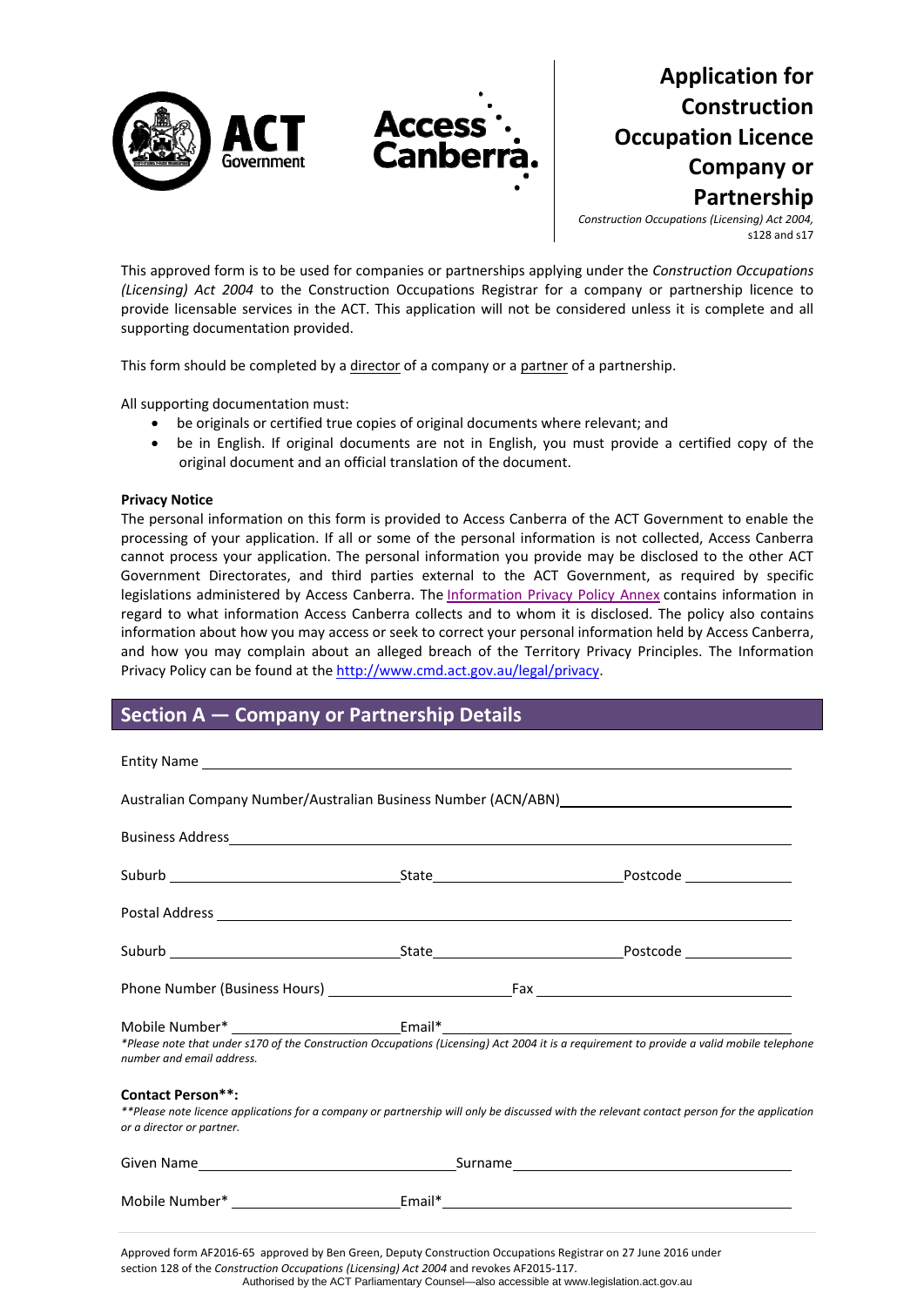I understand that it is a requirement under law that should the licence be issued that the Construction Occupations Registrar must be notified of any changes to address details within two weeks of the change.

 $\Box$  I understand

#### **Section B — Company or Partnership**

A corporation or partnership is eligible to be licensed only in the following construction occupations or occupation classes:

- a) builder
- b) building surveyor
- c) drainer
- d) electrical contractor
- e) gasfitter
- f) plumber
- g) plumbing plan certifier
- h) works assessor

A company or partnership is only eligible to be licensed in a construction occupation or occupation class if the corporation or partnership has a nominee who is licensed in the occupation or class being applied for.

Please indicate what type of licence you are applying for:

 $\Box$  Company  $\Box$ 

| Partnership |
|-------------|
|-------------|

## **Section C — Historical Company Extract**

Complete this section only if you are applying for a company licence.

**Requirement: Historical company extract issued by the Australian Securities and Investment** Commission ([www.asic.gov.au\)](http://www.asic.gov.au/) and must be issued within the last three months

**OR OR** 

 Company extract issued by the Australian Securities and Investment Commission [\(www.asic.gov.au\)](http://www.asic.gov.au/) if the corporation is less than three months old.

 $\Box$  Yes  $-\rho$  lease attach a copy of the historical company extract.

 $\Box$  No  $-$  please note that you may not be eligible for a licence.

### **Section D — Partnership Agreement**

Complete this section only if you are applying for a partnership licence.

**Requirement:** The partnership agreement must state, in the least, the name of the partners entering into the agreement; the name of the business; the term of the agreement; the principal occupation of the partnership; the location where the partnership will be primarily located; and a clause surrounding what actions would occur from potential insolvency of the partnership i.e. voluntary termination, death or missing person.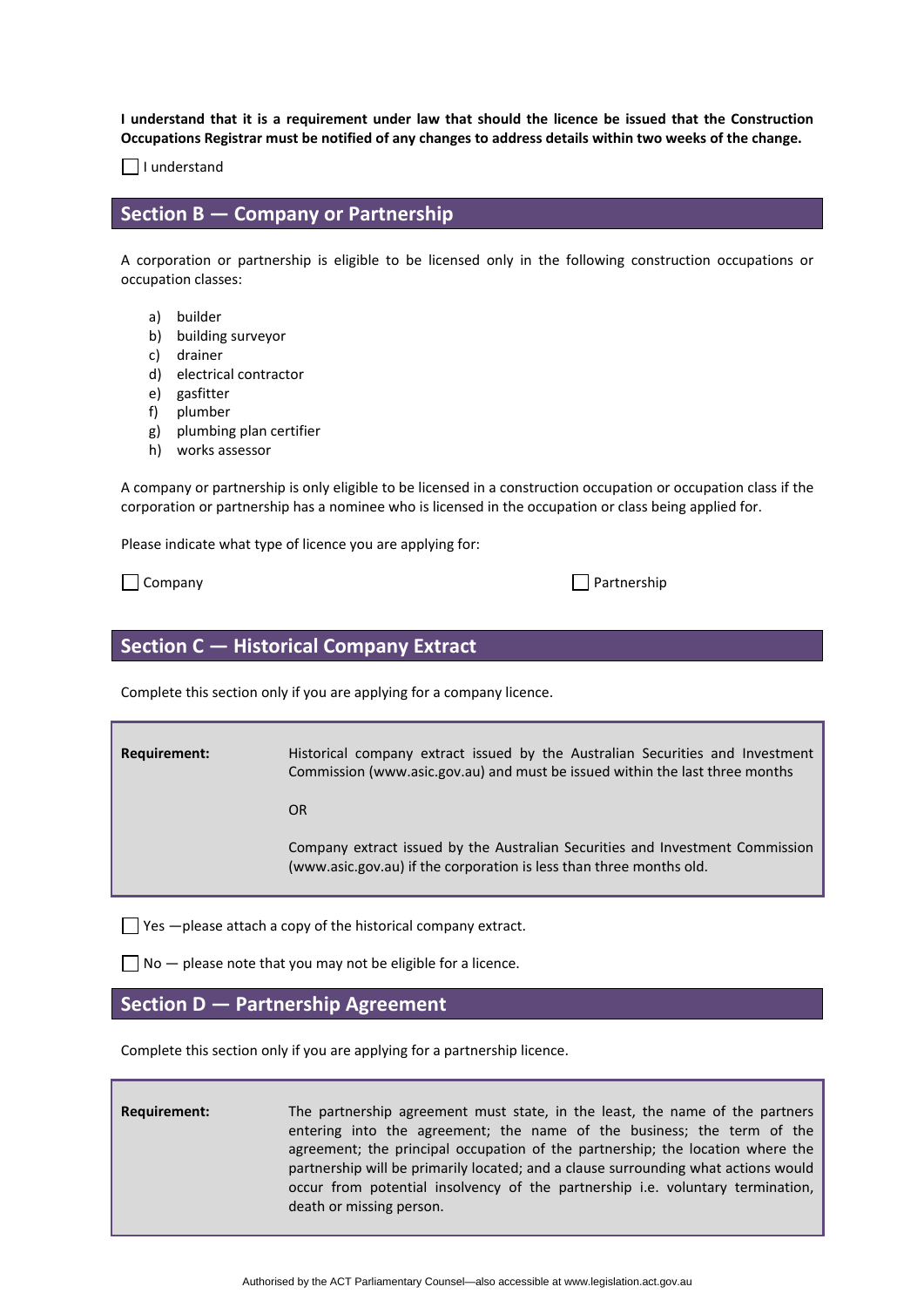$\Box$  Yes  $-$ please attach a copy of the partnership agreement.

 $\Box$  No  $-$  please note that you may not be eligible for a licence.

#### **Section C — Nominee details**

| Title<br>Surname |               |
|------------------|---------------|
| Given Names      | Date of Birth |
| Licence          | Expiry Date   |
| Mobile Number    |               |

Pursuant to section 28 of the *Construction Occupations (Licensing) Act 2004* I agree to become the nominee

for the company/partnership in the occupation(s) of

## **Section C — Nominee eligibility to be appointed to Company / Partnership**

| <b>Requirement:</b> | To be eligible to be a nominee for a corporation the proposed nominee must be a<br>Director or Employee of the corporation.                                           |
|---------------------|-----------------------------------------------------------------------------------------------------------------------------------------------------------------------|
|                     | OR.                                                                                                                                                                   |
|                     | To be eligible to be a nominee for a partnership the proposed nominee must be a<br>partner in the partnership or a nominee of the corporation within the partnership. |
|                     |                                                                                                                                                                       |

- $\Box$  Yes  $-$  the Historical Company Extract required in Section C will identify if the proposed nominee is a Director and the Partnership agreement required in Section D will identify if the proposed nominee is a partner. If the proposed nominee is an employee of the corporation then evidence of the employment relationship between the proposed nominee and the corporation must be provided.
- $\Box$  No  $-$  please note that the corporation/partnership application may be refused on the basis that the proposed nominee is determined not eligible to be appointed.

### **Section C — Nominee declarations**

1. I understand that I will remain the nominee of the company/partnership until such time as I become **ineligible to stay a nominee and should I become ineligible to remain as nominee I must notify the Construction Occupations Registrar immediately?** 

|  | ۰.<br>۰,<br>× |
|--|---------------|
|--|---------------|

- $Y$ es  $\Box$  No
- *2.* **I understand that as a nominee I am responsible for work undertaken on behalf of the company/partnership and that disciplinary action can be taken against my individual licence under the** *Construction Occupations (Licensing) Act 2004.*



| Yes | $\Box$ No |
|-----|-----------|
|-----|-----------|

3. I understand that if more than one nominee is appointed to the company/partnership I may wish to **retain records that document the particular work I was responsible for on behalf of the company/partnership.**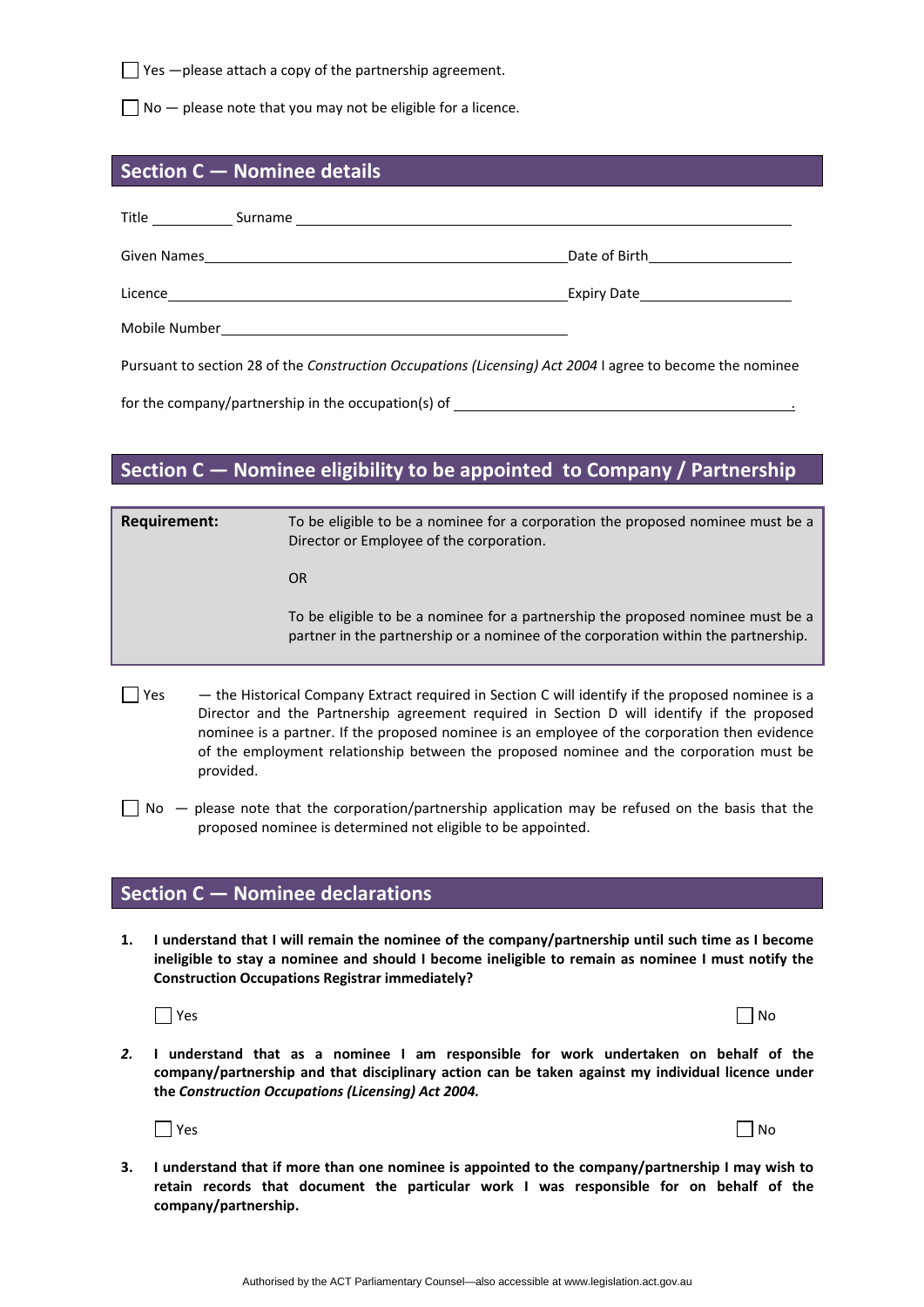|    | Yes                                                                                                                                                                                                                                                                                                                     | No |  |  |
|----|-------------------------------------------------------------------------------------------------------------------------------------------------------------------------------------------------------------------------------------------------------------------------------------------------------------------------|----|--|--|
| 4. | I understand that as a nominee I must be able to exercise the functions of a nominee on a daily basis.                                                                                                                                                                                                                  |    |  |  |
|    | $\Box$ Yes                                                                                                                                                                                                                                                                                                              | No |  |  |
| 5. | I understand that I can resign at any time from being a nominee for the company/partnership only<br>with approval from the Construction Occupations Registrar.                                                                                                                                                          |    |  |  |
|    | $\exists$ Yes                                                                                                                                                                                                                                                                                                           | No |  |  |
| 6. | I understand that if I am a sole nominee for a company/partnership then the company/partnership<br>will cease being a licensed entity if I resign; and that the Construction Occupations Registrar will write<br>to the company/partnership informing them of my resignation.                                           |    |  |  |
|    | $\Box$ Yes                                                                                                                                                                                                                                                                                                              | No |  |  |
| 7. | I understand that the company/partnership can revoke my appointment as a nominee only with<br>approval by the Construction Occupations Registrar; and that the Construction Occupation Registrar<br>will write to me informing me of the revocation of my appointment.                                                  |    |  |  |
|    | $\Box$ Yes                                                                                                                                                                                                                                                                                                              | No |  |  |
|    | Signature of Nominee <b>Signature</b> of Nominee<br>Date                                                                                                                                                                                                                                                                |    |  |  |
|    | Please note: If more than one nominee is to be appointed to the company at the time of submitting this application, please attach a<br>completed Application for <b>Construction Occupation Licence - Update Nominees</b> form for each additional nominee. This form can be<br>found at www.accesscanberra.act.gov.au. |    |  |  |
|    | Section D - Director / Partner Agreement                                                                                                                                                                                                                                                                                |    |  |  |
|    | As Director/Partner I agree to the appointment of the above licensee to be nominee for the<br>Company/Partnership.                                                                                                                                                                                                      |    |  |  |
|    |                                                                                                                                                                                                                                                                                                                         |    |  |  |
|    | Director/Partner Name                                                                                                                                                                                                                                                                                                   |    |  |  |
|    | Date                                                                                                                                                                                                                                                                                                                    |    |  |  |

## **Section G — Evidence of Financial Resources**

Evidence of financial resources is required to help demonstrate your ability to fulfil contractual obligations when providing construction services. Failure to provide information below may result in your licence being refused.

**1. Does the company/partnership have access to financial resources adequate to complete works performed under the licence applied for?** 

Yes

 $\Box$  No  $-$  please note you may not be eligible for a licence.

**2. Is the company/partnership currently bankrupt, or has it been previously deemed bankrupt or insolvent?**

 $\Box$  Yes — please attach details and official documentation of bankruptcy  $\Box$  No

**3. Are any of the directors or partners currently, or have they previously been, deemed bankrupt or personally insolvent?** 

 $\Box$  Yes — please attach details and official documentation of bankruptcy/insolvency  $\Box$  No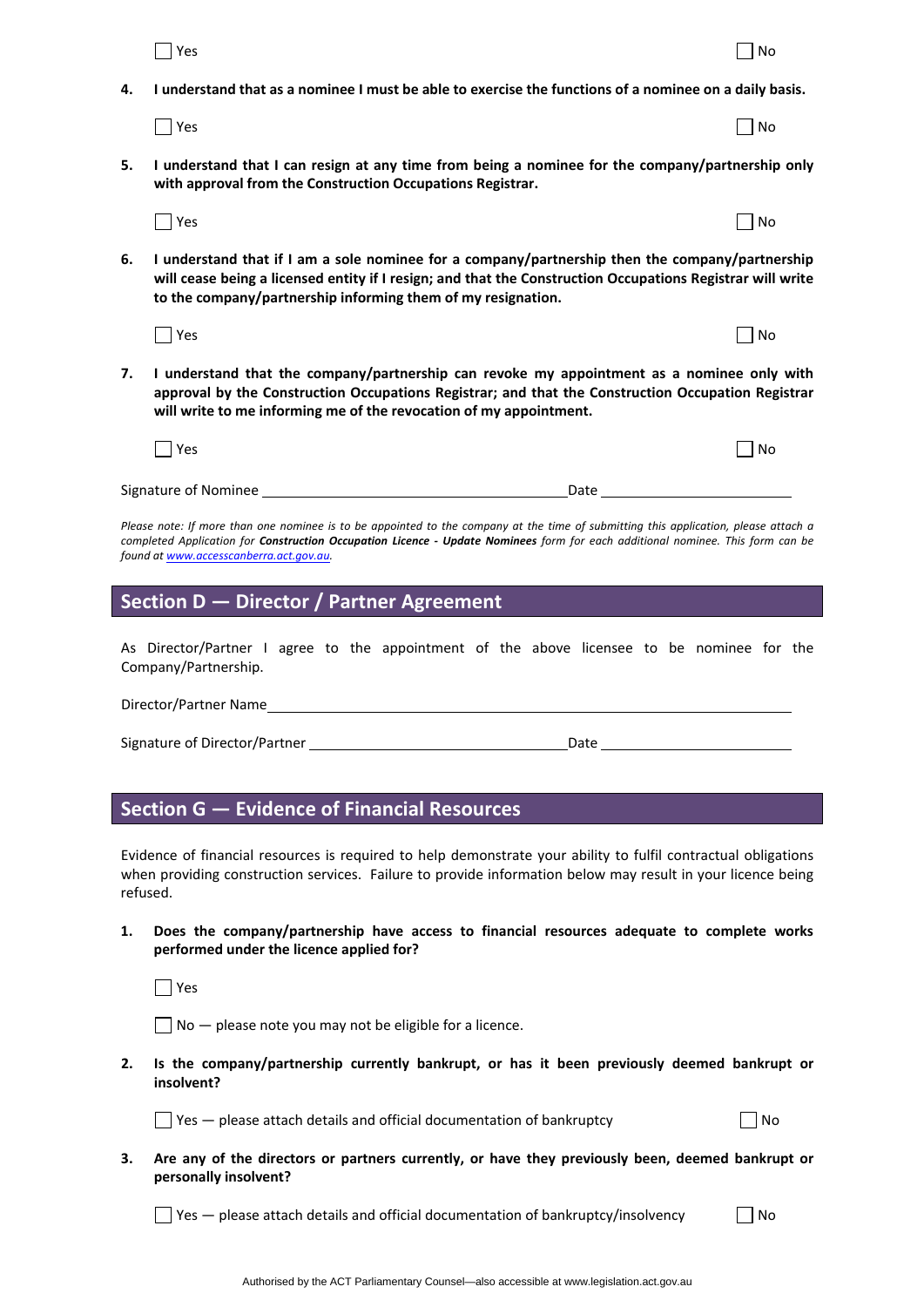**4. I understand that it is a requirement under law that should the company/partnership licence be issued, I must notify the Construction Occupations Registrar should the company, partnership, directors or partners become bankrupt or personally insolvent.** 

 $\Box$  I have read and understand the above statement.

### **Section H — Licence History Declarations**

**1. Have any of the directors/partners previously held a company or partnership licence in the relevant construction occupation in the ACT or elsewhere in Australia or overseas for this or another company or partnership?** 

 $\Box$  Yes — provide details of the company/partnership name, licence details and company/partnership status

 $\Box$  No

**2. Is your licence as a company or partnership, in Australia or overseas, currently suspended or cancelled?** 

 $\Box$  Yes  $-$  you must attach details  $\Box$  No

**3. Have any of the directors/partners previously had a company or partnership licence cancelled, refused or suspended in Australia or overseas for this or another company or partnership?** 

 $\Box$  Yes — you must provide comprehensive details in an attachment to this application  $\Box$  No

**4. I understand that I should notify the Construction Occupations Registrar if my company or partnership licence is cancelled, refused or suspended in Australia or overseas.** 

 $\Box$  I have read and understand the above statement.

**5. Has your company or partnership licence ever been subject to conditions, undertakings, limitations or restrictions in Australia or overseas?** 

 $\Box$  Yes — you must provide comprehensive details in an attachment to this application  $\Box$  No

**6. Are any of the directors/partners disqualified under the** *Construction Occupations (Licensing) Act 2004***,** or a corresponding prior Act, from applying for licence, or being licensed, in a construction occupation?

 $\Box$  Yes – you must provide comprehensive details in an attachment to this application  $\Box$  No

**7. Have any of the directors/partners ever been, or are currently, the subject of complaints, occupational discipline, demerit activity or rectification orders whilst licensed under the** *Construction Occupations (Licensing) Act 2004***, a corresponding prior Act, or the law of another jurisdiction in Australia or overseas, where those proceedings were not finalised?** 

 $\Box$  Yes – you must provide comprehensive details in an attachment to this application  $\Box$  No

**8. Have any of the directors/partners been convicted or found guilty of a criminal offence\* that involves fraud, dishonesty or violence and is punishable by imprisonment of 1 year or more?** 

 $\Box$  Yes — you must provide comprehensive details in an attachment to this application  $\Box$  No and a recent criminal history check

\*Please note: Spent convictions under the Spent Convictions Act 2000 do not need to be included in this declaration

9. I understand that it is a requirement under law that should the licence be issued I must notify the **Construction Occupations Registrar if any of the directors/partners are convicted of such an offence in the future.**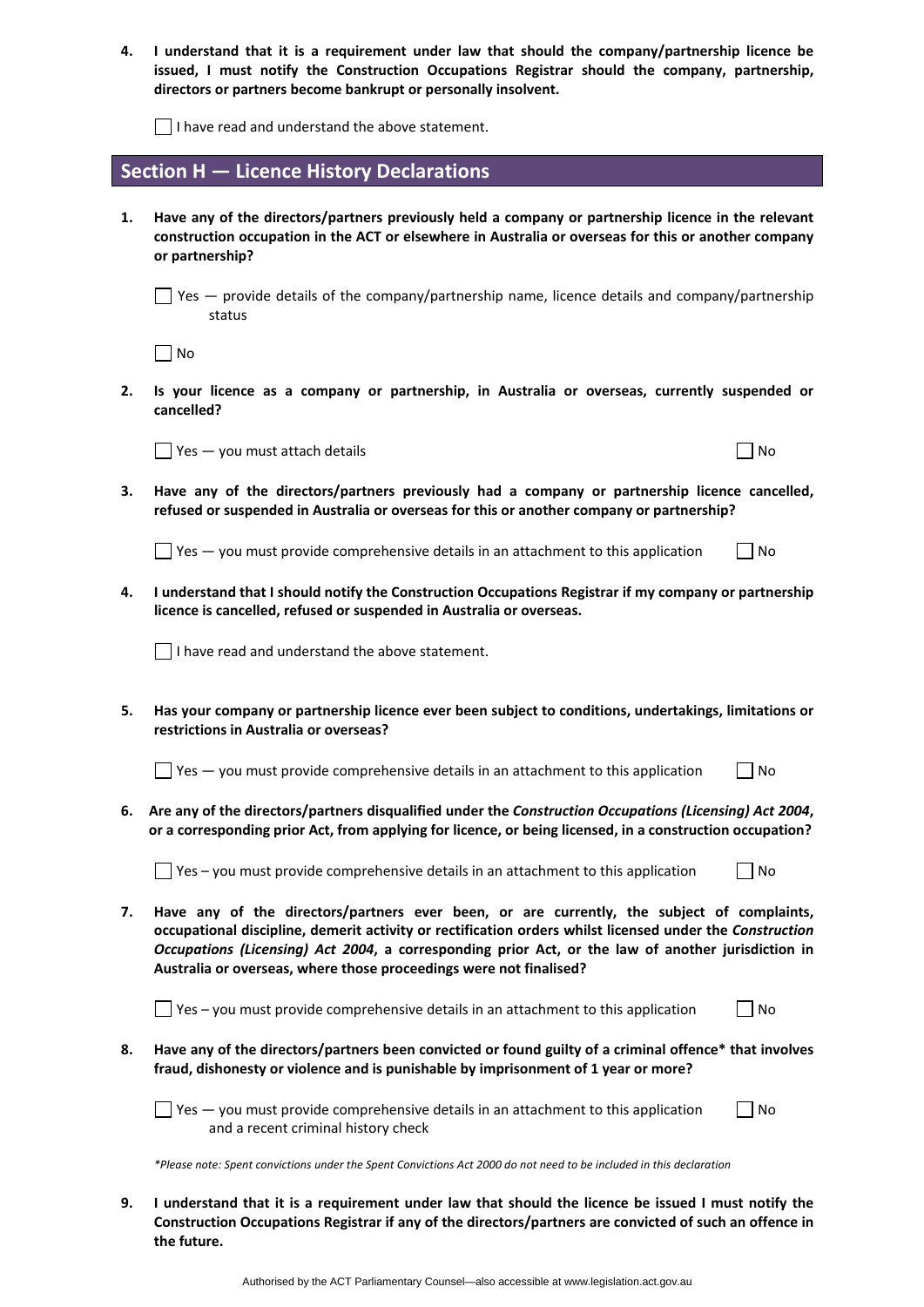$\Box$  I have read and understand the above statement.

10. I understand that it is a requirement under law that should the licence be issued then the company or **partnership must not perform any licensable work that is outside the scope of what the licence authorises.**

 $\Box$  I have read and understand the above statement.

11. I understand that it is a requirement under law that should the licence be issued then evidence must **be given to clients of the insurance the company may hold in relation to any relevant licensable construction service the company intends to undertake prior to providing the services.** 

 $\Box$  I have read and understand the above statement.

**12. I understand that it is a requirement under law that should the licence be issued the company/partnership must only advertise licensable construction services with the full name of the licensed entity (as it appears on the licence) and the licence number.\*** 



\*Please note: It is an offence to advertise licensable construction services as an individual without including the above.

13. I understand that it is a requirement under law that should the licence be issued, all licensable **services performed under the licence must comply with all relevant legislation, codes and standards.** 

 $\Box$  I have read and understand the above statement.

Please note: Licensed services may be audited by the Construction Occupations Registrar in the ACT for compliance against the relevant laws. Licensed entities identified performing non-compliant services may be subject to occupational discipline or other *licensing action.*

### **Section I — Consent and Application Declaration**

I,

\_\_\_\_\_\_\_\_\_\_\_\_\_\_\_\_\_\_\_\_\_\_\_\_\_\_\_\_\_\_\_\_\_\_\_\_\_\_\_\_\_\_\_\_\_\_\_\_\_\_\_\_\_\_\_\_\_\_\_\_\_\_\_\_\_\_\_\_\_\_\_\_\_\_\_\_\_\_\_\_\_\_\_\_\_\_\_\_, *Insert name, position, address and occupation of person making the declaration*

make the following declaration**:**

#### **1. I declare:**

a) that I make this application to the Construction Occupations Registrar for a construction occupations licence and that all statements, and the documents/information provided in support of the application, are accurate, true and correct.

#### **2. I authorise and consent:**

- a) to the Construction Occupations Registrar and Access Canberra to make enquiries of, and exchange information with, the relevant regulatory authorities of any Australian State or Territory, or other country, regarding my construction occupation licence and practice of my relevant construction occupation, or otherwise regarding matters relevant to this application.
- b) to receiving information from the Construction Occupations Registrar relevant to my construction occupation licence or the construction industry electronically.

#### **3. I acknowledge:**

- a) that the Construction Occupations Registrar and Access Canberra may validate documents provided in support of this application or wish to confirm my identity.
- b) that failure to complete all relevant sections of this application and enclose all supporting documentation may result in this application not being accepted or additional fees being applied as